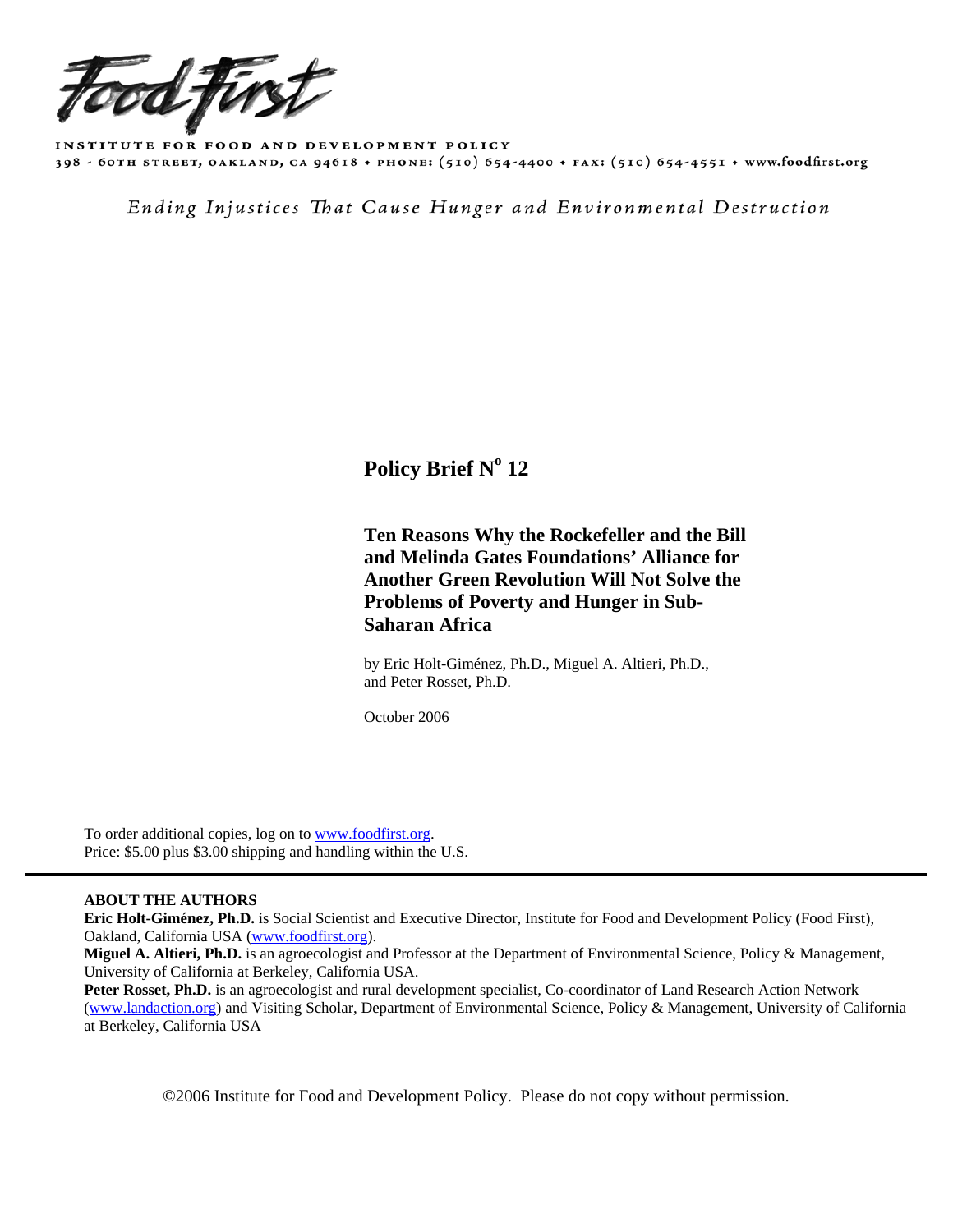The Rockefeller Foundation and the Bill & Melinda Gates Foundation recently announced a joint \$150 m[i](#page-10-0)llion *Alliance for a Green Revolution in Africa* (AGRA),<sup>i</sup> provoking immediate criticisms that the proposal fails to take into account the failures of the original Green Revolution.<sup>[ii](#page-10-1)</sup> The creators of AGRA claim the initiative will bring benefits to the African continent's impoverished farmers who—they assert—until now have been bypassed by the first Green Revolution. A day later, probably in an orchestrated move, Jacques Diouf, Director General of UN's Food and Agriculture Organization (FAO), called for support for a "second Green Revolution" to feed the world's growing population. UN boss Kofi Annan also weighed in to support the initiative.  $\ddot{u}$ 

The AGRA plan is remarkable g[iv](#page-10-1)en that, according to a World Bank evaluation, the CGIAR<sup>iv</sup> which brings together the key Green Revolution research institutions—has invested 40-45% of their \$350 million/yr budget in Africa (The World Bank 2004) over the last twenty-five years. If these public funds were not invested in a Green Revolution for Africa, then where were they spent? If they were spent on the Green Revolution, then why does Africa need another one? Either the Green Revolution's institutions don't work, or the Green Revolution itself doesn't work—or both. The Green Revolution did not "bypass" Africa. It failed. Because this new philanthropic effort ignores, misinterprets, and misrepresents the harsh lessons of the first Green Re[v](#page-10-1)olution's multiple failures, it will likely worsen the problem. These are 10 reasons why: $v^2$ 

1. **The Green Revolution actually deepens the divide between rich and poor farmers**. *In the 1960s, at the beginning of the first Green Revolution, the Rockefeller and Ford Foundations promoted industrial-style agriculture in the Global South through technology "packages" that included modern varieties (MVs), fertilizer, pesticides, and irrigation. The high cost of these purchased inputs deepened the divide between large farmers and smallholders because the latter could not afford the technology. In both Mexico and India, seminal studies revealed that the Green Revolution's expensive "packages" favored a minority of economically privileged farmers, put the majority smallholders at a disadvantage, and led to the concentration of land and resources (Frankel 1973; Hewitt de Alcantara 1976).*

In both Mexico and India, studies revealed that the Green Revolution's expensive "packages" favored a minority of economically privileged farmers and led to the concentration of land and resources. In fact, a study reviewing every research report published on the Green Revolution over a thirty-year period all over the world—more than 300 in all—showed that 80 percent of those with conclusions on equity found that inequality increased (Freebairn, 1995). AGRA's claim that Green Revolution technology packages will benefit poor farmers is misleading. Agricultural improvement with smallholders—who make up the majority of the world's poor—so they can feed themselves and produce a surplus for local markets is a necessary step in combating hunger. But sustainable rural development is not just about increasing yields and economic growth. The failures of the Green Revolution have taught us that rural development requires the redistribution of land and resources, a fair and stable market and sound agroecological management in order to be sustainable. This is especially true for sub-Saharan Africa countries like Ethiopia, Sudan, Somalia and Mali where the area of unused, good quality farmland is many times greater than the area actually farmed. It is also true for Zimbabwe and South Africa were the majority of farmers have been excluded from access to minimally acceptable farmland. Most farmers in Sub-Saharan Africa cultivate a small area of land. These farmers are highly vulnerable to debt and will likely find themselves on the wrong side of the divide when land begins to concentrate following the further introduction of Green Revolution technologies. $\overline{v}$  For an extensive and documented re[vi](#page-10-1)ew of the problems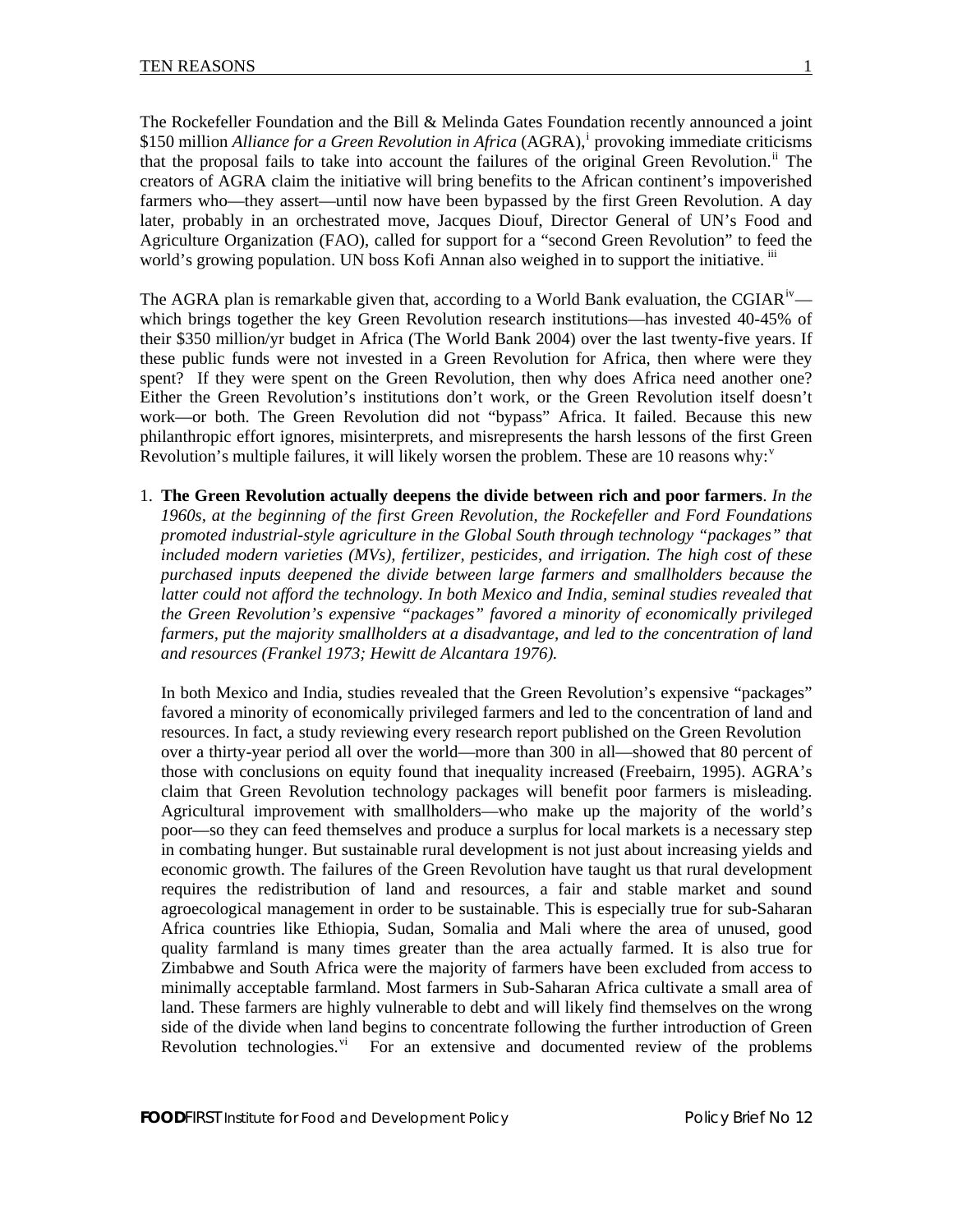generated by the first Green Revolution, see chapter five of *World Hunger: Twelve Myths* (Lappé et al, second edition, 1998).

2. **Over time, Green Revolution technologies degrade tropical agro-ecosystems and expose already vulnerable farmers to increased environmental risk.** *Following the early socioeconomic failures, governments started subsidizing the Green Revolution packages in an effort to encourage adoption by smallholders. In areas where smallholder farmers did adopt the package, the spread of MVs greatly increased the use of pesticides and fertilizers, often with serious health, environmental and economic consequences.* 

While Green Revolution MV seeds out-produced local varieties in good years under optimal conditions, they produced less than local varieties in bad years and over time did not perform well in the marginal environments where the poor live. This is because these so-called highyielding varieties are actually *high-feeding varieties* that over time mine the fragile tropical and hillside soils—where the majority of the world's poor farmers cultivate their grains—of their natural fertility, requiring higher and higher applications of fertilizer (Gliessman 1998). This eventually degrades those soils, leading to **extensive erosion**.<sup>[vii](#page-10-1)</sup> Given the end of cheap oil and the inevitable explosion of fertilizer costs, what kind of future does the Green Revolution really offer to poor farmers? The Green Revolution's genetically uniform crops also proved more susceptible to pests and diseases. To protect these crops, copious amounts of increasingly less effective and less selective pesticides are injected into the biosphere at considerable environmental and human costs.<sup>[viii](#page-11-0)</sup> In India, Green Revolution packages required **heavy irrigation**. The Indian government subsidized the digging some 21 million tubewells that, according to Tushar Shah, head of the International Water Management Institute, bring 200 cubic kilometers of water to the surface every year (Pearce 2004). Over the last decades, tubewells have pumped many water tables dry, forcing vast areas to return to traditional, dryland farming or give up farming altogether (Sharma 2000). According to India's hydrologists, nearly a fifth of the sub-continent is withdrawing more water than is being replaced by rain. In the Punjab—home of the Green Revolution—nearly 80% of groundwater is now "overexploited or critical" (Sengupta 2006). This draw down may be irreversible. Because most of these grains are exported, the hydrological result of the Green Revolution packages is the sacrifice of India's ancient aquifers to the voracity of the international grain trade, a situation surely to become more critical given predicted climate change.

3. **The Green Revolution leads to the loss of agro-biodiversity, the basis for smallholder livelihood security and regional environmental sustainability**. *Diversity is an important nutritional resource of poor communities, but the spread of MVs was accompanied by loss of local crop varieties and a trend toward monoculture which reduced dietary diversity and increased malnutrition.*

The agricultural systems created by the Green Revolution are shockingly dependent on a handful of varieties for its major crops. For example, in the U.S. two decades ago, 60 to 70% of the total bean acreage was planted with two to three bean varieties, 72% of the potato acreage with four varieties, and 53% with three cotton varieties. As the industrial model was introduced into the developing world, agricultural diversity has been eroded as monoculture has started to dominate. For example, in Bangladesh, the promotion of Green Revolution rice led to a loss of diversity including nearly 7,000 traditional rice varieties and many fish species. Similarly, in the Philippines, the introduction of HYV rice displaced more than 300 traditional rice varieties that had provided farmers with stable yields under low levels of technology and environmental uncertainty. Researchers have repeatedly warned about the extreme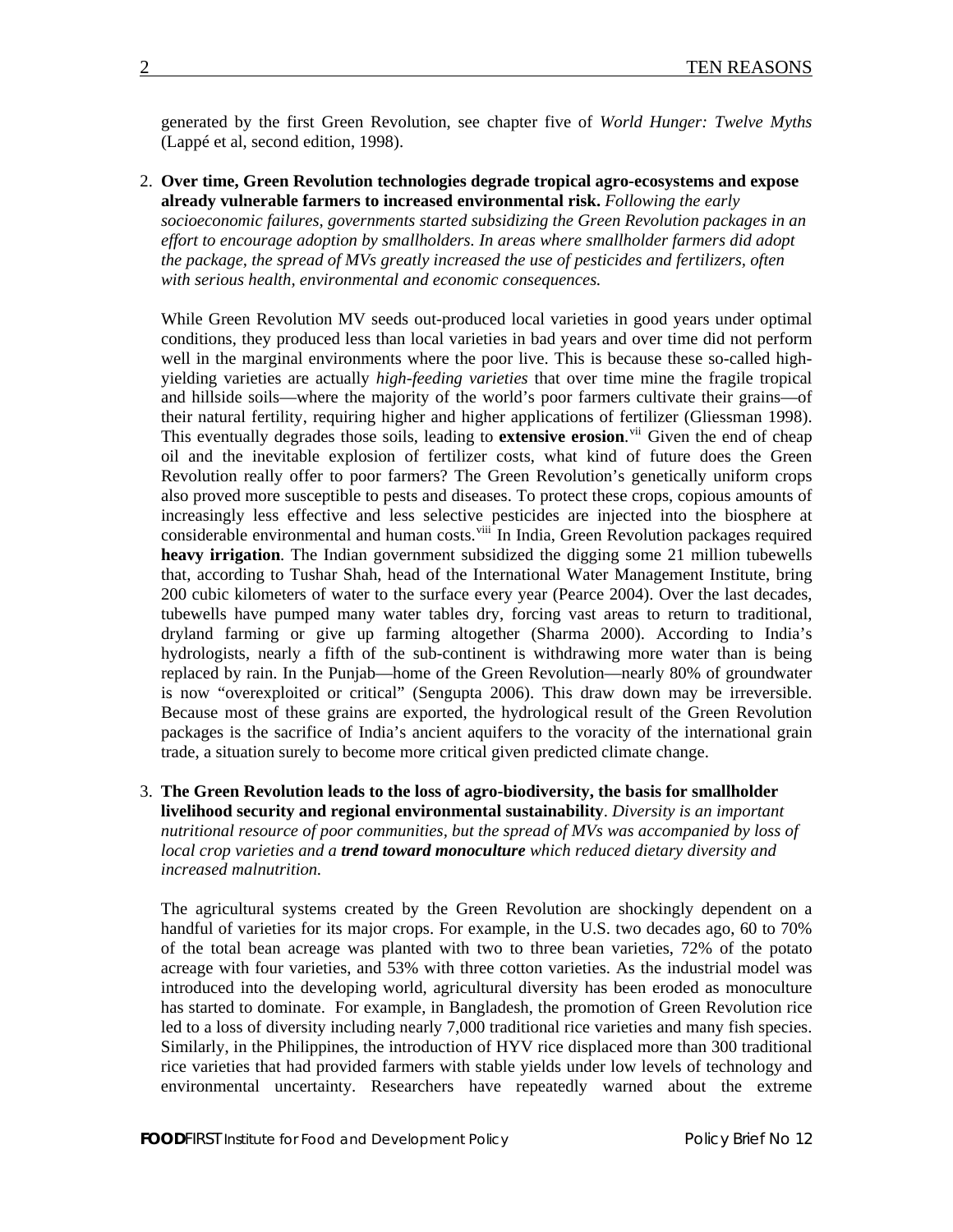vulnerability associated with this genetic uniformity. Perhaps the most striking example of vulnerability associated with homogenous uniform agriculture was the collapse of Irish potato production in 1845, where the uniform stock of potatoes was highly susceptible to the blight, *Phytophthora infestans infestans*. Banana monoculture plantations in Costa Rica have been repeatedly and seriously jeopardized by diseases such as *Fusarium oxysporum* and yellow sigatoka. In the U.S., in the early 1970s, uniform high-yielding corn hybrids comprised about 70% of all the corn varieties; a 15% loss of the entire crop by leaf blight occurred in that decade. Uniform commercial potato in western industrial nations is currently threatened by late potato blight, the same fungus that caused the potato famine in Ireland. Late blight is jeopardizing the \$160 billion potato industry in the U.S., and is causing losses of up to 30% in Global South potato areas, especially in those where potato diversity has been lost (Thrupp 1997).

The net effect of the Green Revolution package is depletion of natural fertility, increase in pest damage, drying up of aquifers and reduction of agrobiodiversity. In doing so, the Green Revolution increases environmental risk and exacerbates the economic vulnerability of poor farmers.

4. **Hunger is not primarily due to a lack of food, but rather because the hungry are too poor to buy the food that is available**. *Nobel laureate Amartya Sen has shown that famine is fundamentally a problem of democracy, poverty and food distribution. While the architects of AGRA dutifully recite the Green Revolution's oft-trumpeted claims to success in raising agricultural yields, there is little understanding of the causes of hunger, or of the Green Revolution's colossal failure to effectively reduce poverty or hunger.* 

Nearly half of the African continent's 750 million people subsist on less than one dollar a day—nearly twice as many as a quarter century ago.<sup>[ix](#page-11-0)</sup> They are too poor to buy the food that is available but often poorly distributed, or they lack the land and resources to grow it themselves. AGRA claims that by raising yields, they will help the region's 180 million smallholders feed themselves and the rest of the Sub-Saharan poor (Rockefeller Foundation 2006). But a good food production-population ratio does not necessarily indicate that famine will not occur. Famines have occurred in Asia during periods of high agricultural output and were due to speculative stockpiling, unemployment, and low purchasing power—not food shortages. True, the Indian sub-continent went from being a chronic food importer to a massive grain exporter, but this did not keep 200 million Indians from going hungry in 1995 while the country exported \$625 million worth of wheat and flour and 5 million metric tons of rice. Even as recently as 2001, starvation deaths were reported in more than a dozen Indians states, despite the fact that India ranks near the top of agricultural exporters in the global south (Patel 2004). India's current 26 million-ton grain surplus could easily feed its 320 million hungry people, but it does not (Sharma 2000). Why? Because starving villagers are too poor to buy the food produced in their own countryside.

Serious questions are raised when we look at the number of hungry people in the world in 1970 and in 1990, spanning the two decades of major Green Revolution advances (Lappé et al., 1998). At first glance it looks as though great progress was made, with food production up and hunger down. The total food available per person in the world rose by 11 percent over those two decades, while the estimated number of hungry people fell from 942 million to 786 million – a 16 percent drop. This was apparent progress, for which those behind the Green Revolution were understandably happy to take the credit. But these figures merit a closer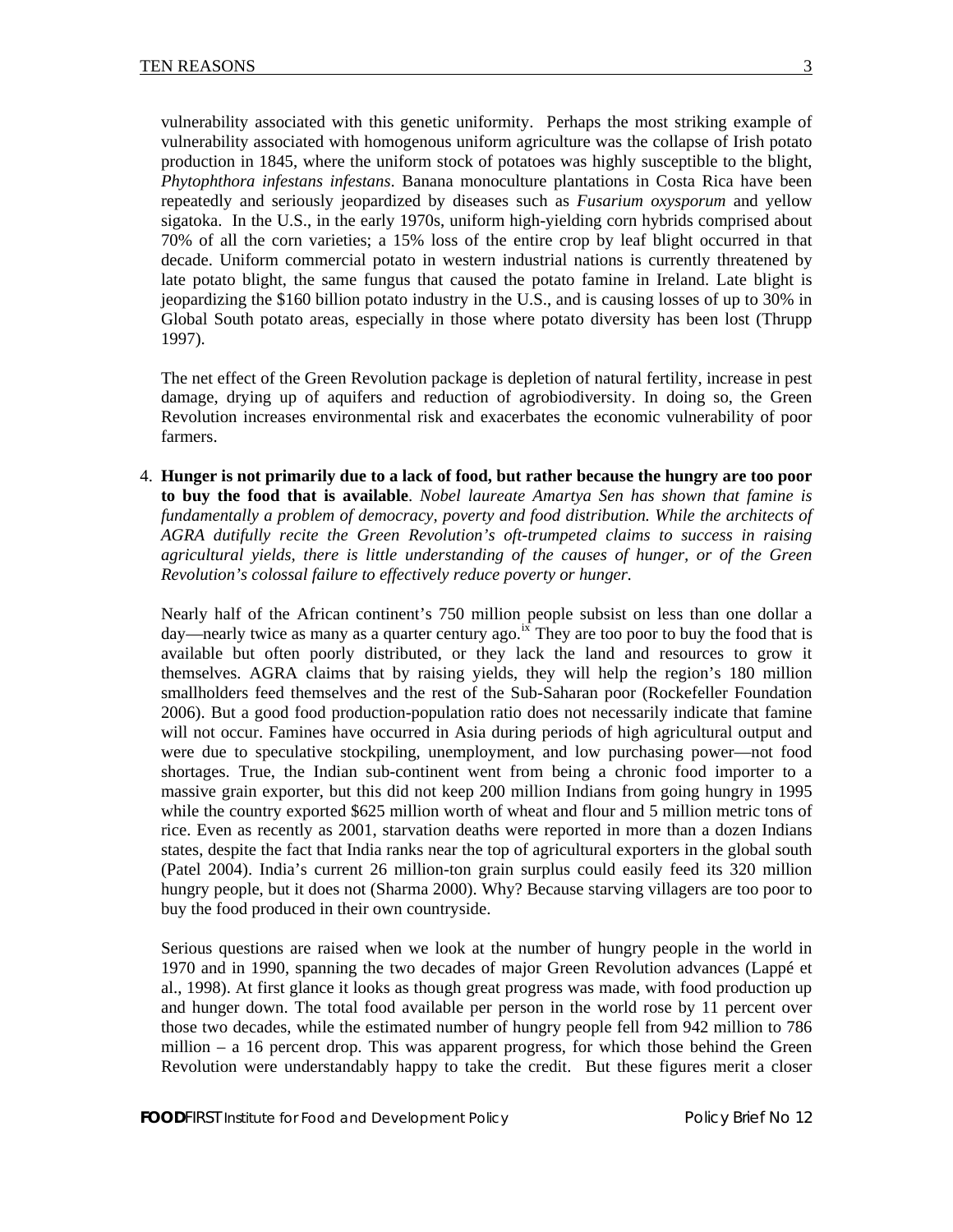look. If you eliminate China from the analysis, the number of hungry people in the rest of the world actually increased by more than 11 percent, from 536 to 597 million. In South America, for example, while per capita food supplies rose almost 8 percent, the number of hungry people also went up, by 19 percent. It is essential to be clear on one point: It is not increased population that made for more hungry people—total food available per person actually increased—but rather the failure to address unequal access to food and food-producing resources. In South Asia there was 9 percent more food per person by 1990, but there were also 9 percent more hungry people. The remarkable difference in China, where the number of hungry dropped from 406 million to 189 million, almost begs the question: which was more effective at reducing hunger, the Green Revolution or the Chinese Revolution? The volume of output alone tells us little about hunger. Whether the Green Revolution or any other strategy to boost food production will alleviate hunger depends on the economic, political, and cultural rules that people make. Those rules determine who benefits as a supplier of the increased production (whose land and crops prosper and for whose profit) and who benefits as a consumer of the increased production (who gets the food and at what price).

*5.* **Without addressing structural inequities in the market and political systems, approaches relying on high input technologies fail.** *The growing hunger in Africa is largely due to the increased impoverishment of the very rural peoples who once grew food, but who have now*  left farming. Today's African farmers could easily produce far more food than they do, but *they don't because they cannot get credit to cover production costs, nor can they find buyers or obtain fair prices to give them a minimal profit margin. Under such circumstances, what difference will a new "technology package" make? Without addressing the causes of why African farmers leave farming—or why they under-produce—AGRA will have little impact on this trend.* 

Rural Africa has been devastated by 25 years of corporate globalization's free trade and antipeasant policies, imposed on the continent's governments by the World Bank, the IMF, the WTO, the U.S. and the E.U. (Rosset, 2006a, and deGrassi and Rosset, forthcoming). $^x$  $^x$  The forced privatization of food crop marketing boards – which, though flawed, once guaranteed African farmers minimum prices and held food reserves for emergencies – and rural development banks–which gave farmers credit to produce food–have left farmers without financing to grow food or buyers for their produce. Free trade agreements have made it easier for private traders—the only buyers and sellers of food who are left—to import subsidized food from the U.S. and the E.U. than to negotiate with thousands of local farmers. This amounts to "dumping," which drives local farm prices below the costs of production and drives local farmers out of business.<sup>[xi](#page-11-0)</sup> The failures of the Green Revolution have taught us that sustainable rural development is not just about increasing yields; it requires the redistribution of land and resources, a fair and stable market, and sound agroecological management. These are the very aspects of agricultural development that are ignored or undermined by the Green Revolution.

6. **The private sector alone will not solve the problems of production, marketing and distribution.** *The first Green Revolution was introduced through the massive institutional support systems of the Indian and Mexican development states. Government agricultural ministries provided training, credit, research and extension, marketing, processing and distribution services to farmers who adopted Green Revolution technology. These heavy state subsidies created a market for private sector entry into the seed, fertilizer, machinery and trade activities in the Green Revolution. Few of these services are remotely available today.[xii](#page-11-0)*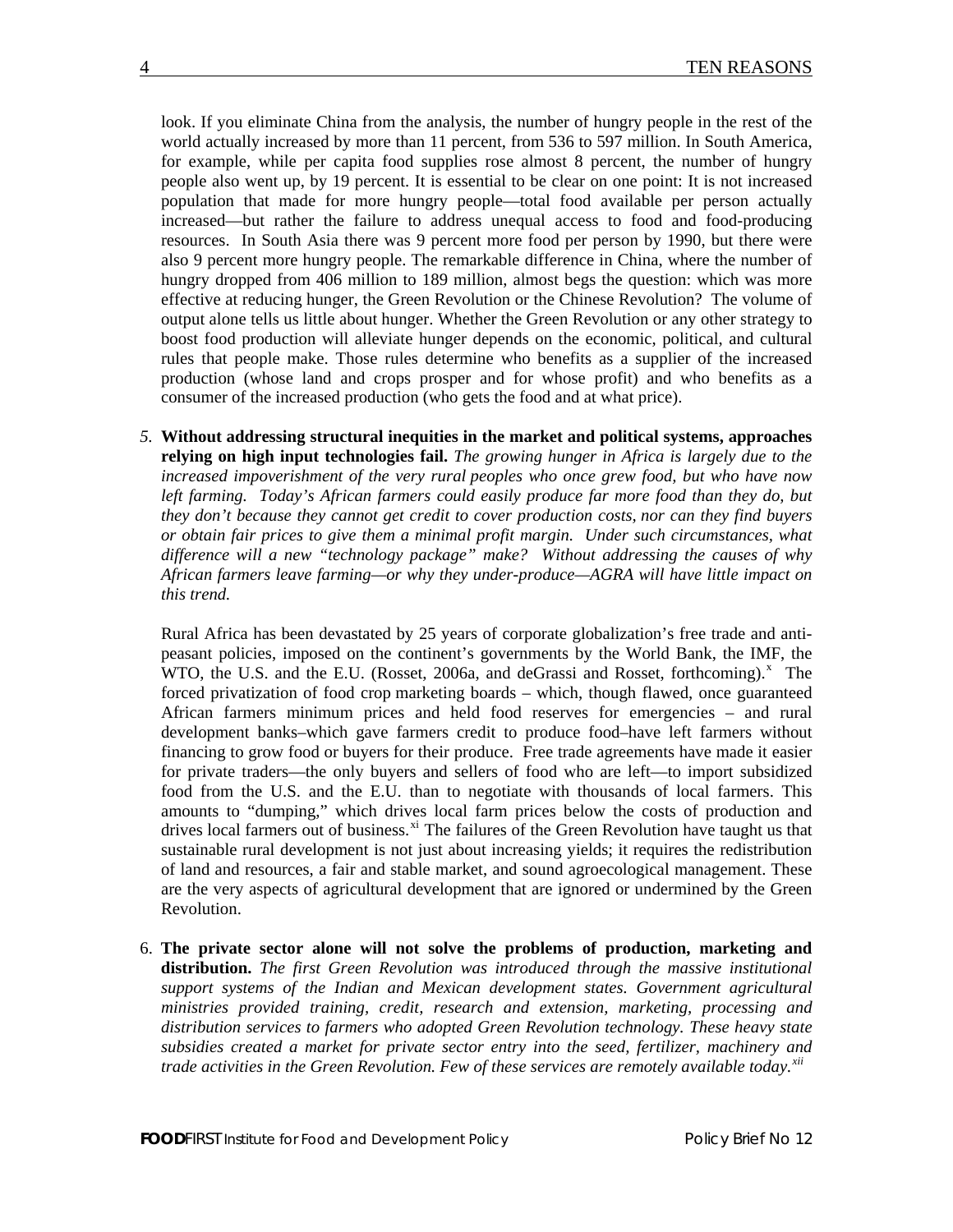Today, World Bank/IMF structural adjustment programs have forced governments in the Global South to slash their basic services and gut their agricultural ministries (Rosset, 2006a,b; deGrassi and Rosset, forthcoming). There are next to no professional or technical staff for national agricultural research and extension. There are no trucks to carry technicians to the field (and no budget for gasoline, even if there were). Agricultural extension is reserved for large plantations that can pay for private technicians. The Rockefeller Foundation's notion that small rural shopkeepers will somehow provide farmers with the agronomic technical assistance needed to maintain complex integrated soil management programs, crop improvement, or stable marketing environments is ludicrous. At best, these salesmen will assist a handful of foreign companies to sell chemicals that are expensive, unnecessary, damaging and dangerous fertilizers, pesticides and herbicides, and cheap foreign grains that will further undercutting local farmers in their home markets.

*7.* **Introduction of genetic engineering—the driving force behind AGRA initiative—will make smallholder systems more environmentally vulnerable in Sub-Saharan Africa.** *AGRA's directors openly admit that their conventional crop-breeding approach will pave the way for genetic engineering (GE) technology. Both the Gates[xiii](#page-11-0) and the Rockefeller Foundations[xiv](#page-11-0) are actively financing projects in genetic engineering (Bill Gates also has substantial private investments in GE[xv](#page-11-0)). However, GE increases the risks of environmental failure on smallholder farms:* 

The expansion of transgenic maize and soybean monocultures in Africa will not only narrow the genetic base of indigenous agriculture, but will also cause environmental risks. There are many widely accepted environmental risks associated with the rapid deployment and widespread commercialization of genetically engineered (GE) crops (Altieri, 2004; Altieri et al 2005; Altieri and Rosset, 1999a,b; Independent Science Panel, 2003):

- a. the spread of transgenes from GE crops to related weeds via crop-weed hybridization enhancing the fitness of sexually compatible wild relatives leading to development of weed species resistant to herbicides;
- b. reduction of the fitness of non-target organisms (especially local varieties) through the acquisition of transgenic traits via hybridization;
- c. the rapid evolution of resistance of insect pests—such as the stem borer—to Bt (*Bacillus thuringiensis*);
- d. accumulation of the insecticidal Bt toxin, which remains active in the soil after the crop is ploughed under and binds tightly to clays and humic acids with unknown effects on soil biota;
- e. disruption of natural control of insect pests through intertrophic-level effects of the Bt toxin on natural enemies;
- f. Herbicide resistant crops can also indirectly affect soil biota through effects of glyphosate that appears to act as an antibiotic in the soil inhibiting mycorrizae, antagonists and nitrogen fixing bacteria. Scientists have shown that root development, nodulation and nitrogen fixation is impaired in some transgenic soybean varieties that exhibit lower yields, and that effects are worse under drought stress or infertile soils;
- g. unanticipated effects on non-target herbivorous insects (i.e. monarch butterflies) through deposition of transgenic pollen on foliage of surrounding wild vegetation);
- h. vector-mediated horizontal gene transfer and recombination to create new pathogenic organisms, and;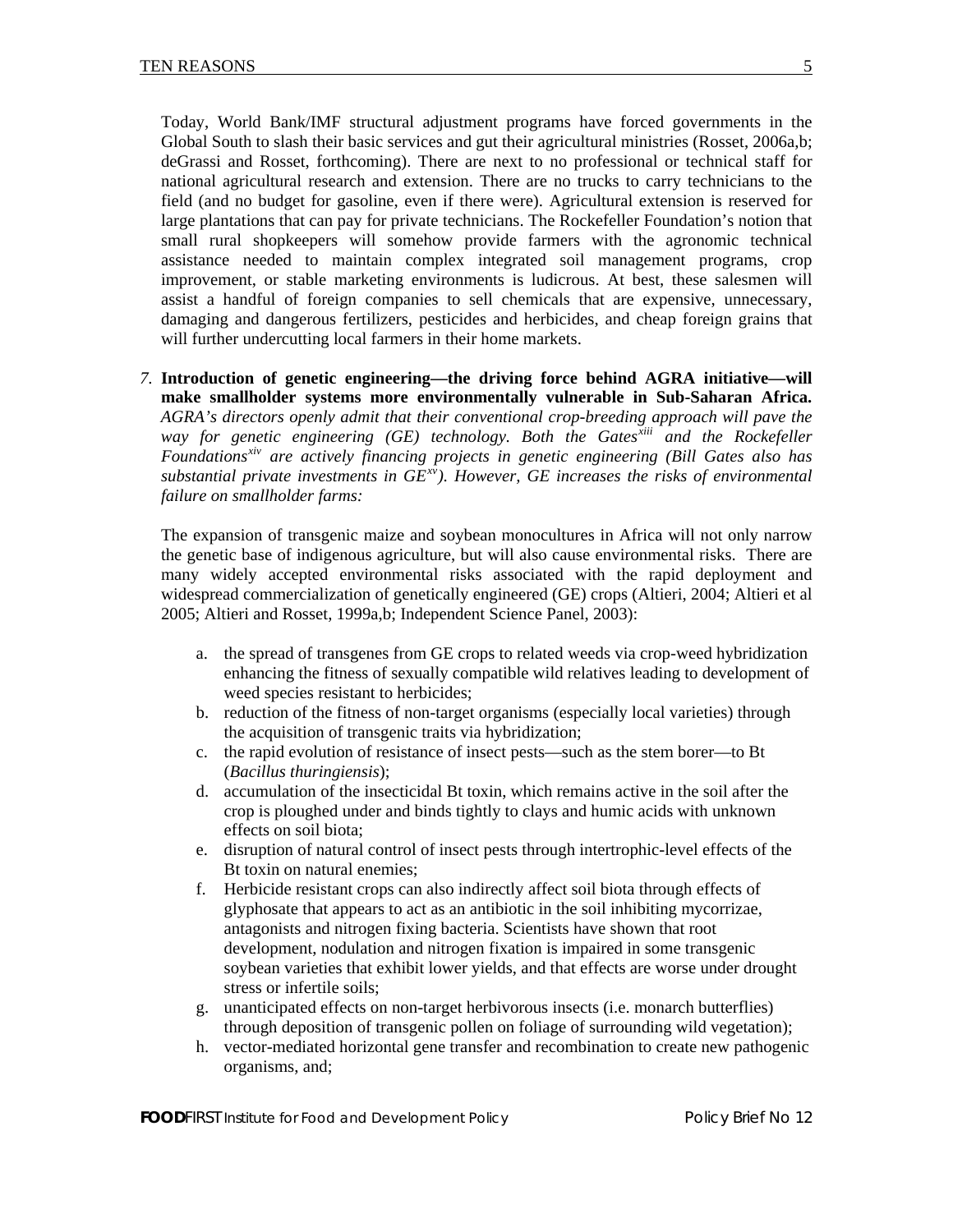i. contamination of non-GE crop varieties, with the added risk that this contamination may contribute to the genetic deterioration of local crop varieties that are critical to food security.

When transgenic varieties are used in the complex, diverse and risk-prone cropping systems of peasant farmers, the risks are much greater than in large, wealthy farmer systems, or farming systems in Northern countries. The widespread crop failures reported for transgenics due to stem splitting, boll drop, etc., pose economic risks that can affect poor farmers much more severely than wealthy farmers. The economic risks that come from consumers rejecting their products are higher for poorer farmers. Also, the high costs of transgenics introduce an additional anti-poor bias into the system (see following point). The most common transgenic varieties available today are those that tolerate proprietary brands of herbicides, and those than contain insecticide genes. Herbicide tolerant crops make little sense to peasant farmers who plant diverse mixtures of crop and fodder species, as such chemicals would destroy key components of their cropping systems. Transgenic plants which produce their own insecticides, usually using the 'Bt' gene, closely follow the pesticide paradigm. This paradigm is rapidly failing due to pest resistance to insecticides. Instead of the failed "one pest-one chemical" model, genetic engineering emphasizes a "one pest-one gene" approach, shown over and over again in laboratory trials to fail, as pest species rapidly adapt and develop resistance to the insecticide present in the plant. Bt crops violate the basic and widely accepted principle of "integrated pest management" (IPM), which is that reliance on any single pest management technology tends to trigger shifts in pest species or the evolution of resistance through one or more mechanisms. In general, the greater the selection pressure across time and space, the quicker and more profound the pests' evolutionary response. Thus, IPM approaches employ multiple pest control mechanisms and use pesticides minimally, only in cases of last resort. An obvious reason for adopting this principle is that it reduces pest exposure to pesticides, retarding the evolution of resistance. When the product is engineered into the plant itself, pest exposure leaps from minimal and occasional to massive and continuous, dramatically accelerating resistance. Most entomologists agree that Bt will rapidly become useless, both as a feature of the new seeds and as an old standby natural insecticide sprayed when needed by farmers that want out of the pesticide treadmill. In the U.S., the Environmental Protection Agency has mandated that farmers set aside a certain proportion of their area as a 'refuge,' where non-Bt varieties are to be planted, in order to slow down the rate of evolution by insects of resistance. It is impossible for poor, small farmers in the Global South to set aside precious land for such refuges, meaning that resistance to Bt could occur much more rapidly under such circumstances.

8. **The introduction of GE crops into smallholder agriculture will likely lead to farmer indebtedness.** *The expansion of GE crops in the Global South is driven by powerful transnational corporations that are desperately attempting to expand their markets in the Global South in the face of growing public rejection of GE foods in the industrialized world. While touted as the latest "silver bullet" in the war against hunger, GE crops will likely impoverish poor farmers by making them dependent on expensive external inputs.*

Genetically engineered crops create opportunities for transnational corporations to control and profit from every step of the smallholder production processes. Smallholders will lose their agroecological flexibility in fertilizing, controlling weeds or managing pests because these production steps will all be contained within the genetic information of the GE seeds distributed to them. Contamination of non-GE crops by GE neighbors is impossible to control on the small plots cultivated by African farmers. The problem with introducing transgenic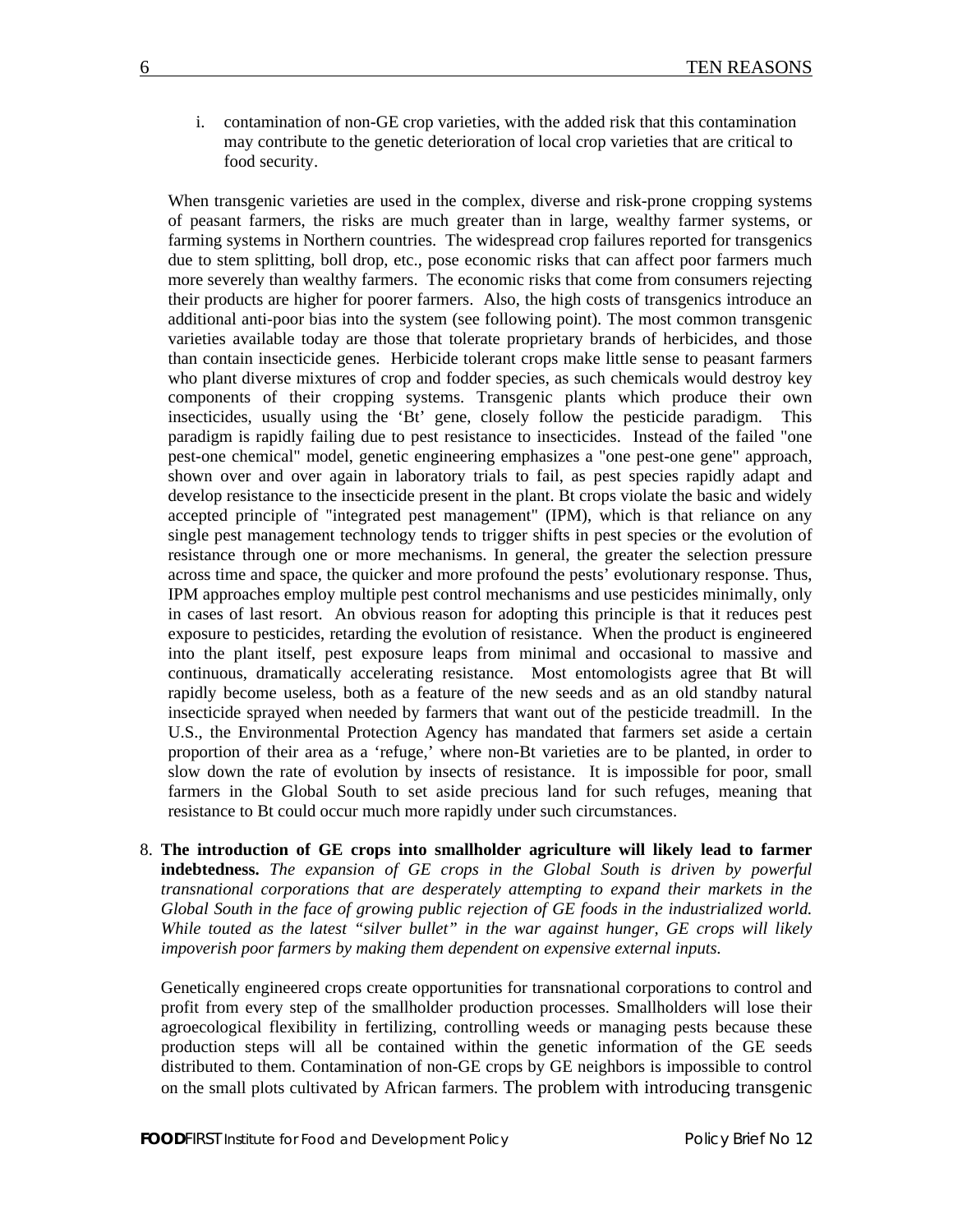crops into high diversity regions is that the spread of characteristics of genetically altered grain to local varieties favored by small farmers could dilute the natural sustainability of these races (Jordan 2001). Once GE is introduced to a region dominated by smallholders, all farmers will eventually have to adopt or else pay heavy fines to seed companies for "stealing" the genetic material that crosses over into their fields.<sup>[xvi](#page-11-0)</sup> Under these circumstances, smallholders' dependence on GE will lead to the enrichment of transnational seed, fertilizer and herbicide companies—not the end of hunger.

9. **AGRA's assertion that "There Is No Alternative" (TINA) ignores the many successful agroecological and non-corporate approaches to agricultural development that have grown in the wake of the Green Revolution's failures.** *Truly reducing hunger requires policy changes that are far more important than technology fixes. To use crude economics language, we could say that any "supply side" (i.e. seeds and fertilizers) approach is useless until "demand side" problems (fair prices) are resolved. At best, the "right technology" plays only a complementary role. In this context, only agroecological technologies that have positive effects on the distribution of wealth, income, and assets—technologies that are propoor—can have a synergistic effect in the reduction of hunger. Thousands of examples of the application of agroecology are at work throughout the developing world, where yields for crops that the poor rely on most—rice, beans, maize, cassava, potatoes, barley—have been increased several-fold, relying on local biodiversity, family labor and new and traditional agroecological knowledge.*

 There are many successful agroecological options and economic alternatives for sustainable production that have grown up in response to the failures of the Green Revolution (see, for example, Altieri, 1995; Altieri and Nicholls, 2005). Across Africa, Latin America and Asia, farmer-to-farmer movements, farmer-led research teams, and farmer field schools have already discovered how to raise yields, distribute benefits, protect soils, conserve water and enhance agro-biodiversity on hundreds of thousands of smallholdings in spite of the Green Revolution (see Holt-Gimenez, 2006, for an excellent example). A survey of 45 sustainable agriculture projects/initiatives spread across 17 African countries covering some 730,000 households revealed that agroecological approaches substantially improved food production and household food security. In 95 percent of the projects, cereal yields improved by 50 to 100 percent. Total farm food production increased in all projects. The additional positive impacts on natural, social and human capital are also helping to build the assets base to sustain these improvements in the future (Pretty 2004). This analysis indicates that sustainable agriculture can deliver large increases in food production in Africa. There is no question that small farmers in Africa can produce all of their needed food and surpluses for market. The evidence is conclusive: new approaches and technologies spearheaded by farmers around Africa are already making a sufficient contribution to food security at the household, national, and regional levels. A variety of agroecological and participatory approaches in many countries show very positive outcomes even under adverse conditions. With appropriate support, the spread of these approaches to thousands of other farm households can contribute to food sovereignty rather than corporate dependency. This will require substantial policy and institutional changes, as well as strategic philanthropic support from visionaries who will dare to put their millions in the hands of progressive social movements. Sadly, the two Foundations have chosen to ignore them and push their own pro-corporate agenda.

# 10.**AGRA's "alliance" does not allow peasant farmers to be the principal actors in agricultural improvement.** *The Rockefeller and Gates Foundations consulted with the*

**FOODFIRST** Institute for Food and Development Policy **Property Report Accord Policy Brief No 12**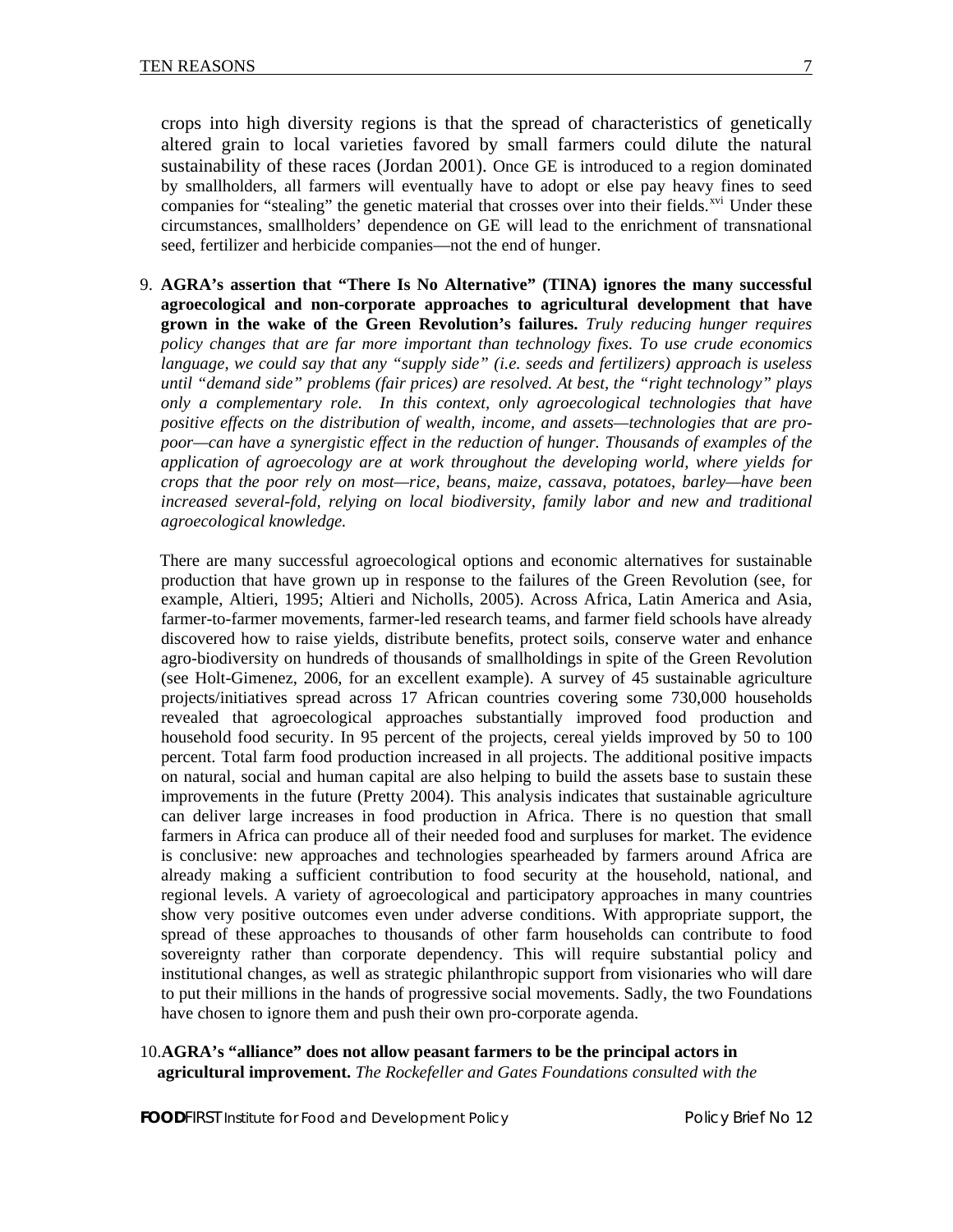*world's largest seed and fertilizer companies, with big philanthropy, and with multilateral development agencies, but have yet to let peasant farmer organizations give their views on the kind of agricultural development they believe will most benefit them.* 

Through Via Campesina (http://www.viacampesina.org), peasant and small farmer organizations from Africa and around the world are debating and formulating the policy changes needed to truly reverse the policy-driven collapse of peasant agriculture in Africa and other continents. These policies, including a step-back from free trade extremism and market fundamentalism; plus increased supports for family farmers; improved access to farmland, water and local seeds for the poor; and ecological farming methods, are together called *Food Sovereignty* (Via Campesina et al., undated; Rosset, 2003). Their February 2007 World Forum for Food Sovereignty in Mali, which includes African consumer and environmental groups as well, marks a key point in this process.<sup>[xvii](#page-11-0)</sup> Without such changes, no farming technology especially chemical and genetically-engineered based—can truly address hunger. In contrast to the Gates/Rockefeller approach, creating such a favorable policy environment for family agriculture will make it possible for the hungry to feed themselves using sustainable, ecologically-sound farming methods, create rural employment *and* produce a surplus, which is critical for the food security of local populations.

The concept of food sovereignty was developed by La Via Campesina, and brought to the public debate during the World Food Summit in 1996 as an alternative framework for food and agriculture. Since that time the concept has gained tremendous popularity and echo in civil society sectors of nations both North and South, and has been developed into a holistic and internally coherent alternative framework (Rosset, 2006a). Food Sovereignty proponents argue that food and farming are about more than trade. They also argue that production for local and national markets is more important than production for export from the perspectives of broad-based and inclusive local and national economic development; addressing poverty and hunger; preserving rural life, economies and environments; and management of natural resources in a sustainable fashion. They argue that every country and people must have the right and the ability to define their own food and agricultural policies that they need to protect local markets. They must also have access to public sector budgets that include subsidies that do not lead to greater production, exports, dumping and damage to other countries. Under these conditions, the farming peoples of every country on Earth (with the exception of some city-states) have the ability to feed their nations' peoples, and to feed them well. They believe that low prices are the worst force that farmers face everywhere in the world, and therefore that we need to effectively ban dumping, to apply anti-monopoly rules nationally and globally, to effectively regulate over-production in the large agro-export countries, and to eliminate the kinds of direct and in-direct, open and hidden subsidies that enforce low prices and overproduction. In other words, that we need to move from mechanisms that enforce low prices to those that would promote fair prices for farmers and consumers alike. This alternative model is opposed to patenting seeds, and it also includes agrarian reform, with limits on maximum farm size, equitable local control over resources like seeds, land, water and forests. The food sovereignty approach is increasingly being taken seriously by other sectors, such as organizations representing consumers, urban poor, indigenous peoples, trade unions, environmentalists, and human rights activists, and by researchers and other experts. It also forms the basis for collaboration between the Food and Agriculture Organization (FAO) of the UN and farmer groups and other civil society actors, as announced by FAO Secretary General Jacques Diouf at the 2002 World Food Summit.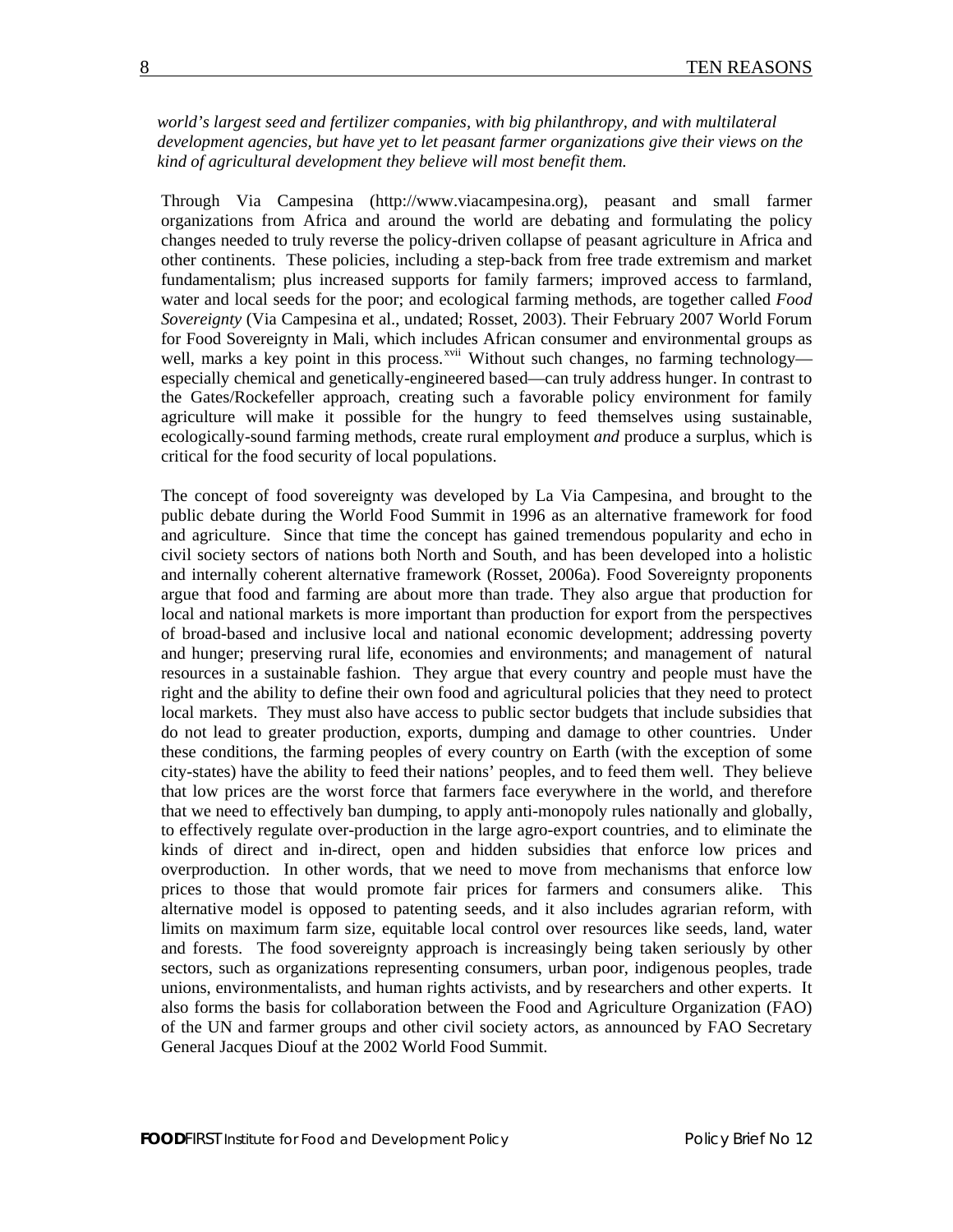If the Gates and Rockefeller Foundations truly want to end hunger and poverty in rural Africa, then they should put their millions in the service of the struggle by peasant and farmer organizations and their allies to truly achieve food sovereignty.

## **Literature Cited**

- Altieri, M.A. 1995. Agroecology: The Science of Sustainable Agriculture. Boulder: Westview Press.
- Altieri, M.A. 2004. Genetic Engineering in Agriculture: The Myths, Environmental Risks, and Alternatives. Oakland: Food First Books.
- Altieri, M.A., et al. 2005 Biotechnology in Agriculture. Special Issue- Bulletin of Science, Technology and Society: 25 (4): 287-374.
- Altieri, Miguel A. and Clara I. Nicholls. 2005. Agroecology and the Search for a Truly Sustainable Agriculture. Mexico: United Nations Environment Programme. http://www.agroeco.org/doc/agroecology-engl-PNUMA.pdf
- Altieri, M.A., and P. Rosset. 1999a. Ten reasons why biotechnology will not ensure food security, protect the environment and reduce poverty in the developing world. AgBioForum 2(3/4):155-162. http://www.agbioforum.org/v2n34/v2n34a03-altieri.htm
- Altieri, M.A., and P. Rosset. 1999b. Strengthening the case for why biotechnology will not help the developing world: a response to MacGloughlin. AgBioForum 2(3/4):226-236. http://www.agbioforum.org/v2n34/v2n34a14-altieri.htm
- deGrassi, Aaron, and Peter Rosset. Forthcoming. A New Green Revolution for Africa? Myths and Realities of Agriculture, Technology and Development. Oakland: Food First Books.
- DeGrassi, Aaron, and Peter Rosset. 2003. Public research: which public is that? Seedling, July 2003, pp. 18-22.
- Frankel, F. (1973). Politics of the Green Revolution: Shifting Peasant Participation in India and Pakistan. Food, Population, Employment: The Impact of the Green Revolution. T. T. Poleman, and Donald K. Freebairn, Praeger.
- Freebairn, Donald K. 1995. Did the Green Revolution Concentrate Incomes? A Quantitative Study of Research Reports. World Development 23, no. 2 (1995): 265–279.
- Genetic Resources Action International (GRAIN). 2006. Another silver bullet for Africa? Bill Gates to resurrect the Rockefeller Foundation's decaying Green Revolution. Against the Grain, September 2006. http://www.grain.org/articles/?id=19
- Hewitt de Alcántara, C. (1976). Modernizing Mexican Agriculture. Geneva, United Nations Research Institute for Social Development.
- Holt-Gimenez, Eric. 2006. Campesino a Campesino: Voices from Latin America's Farmer to Farmer Movement for Sustainable Agriculture. Oakland: Food First Books.
- Independent Science Panel. 2003. The Case for a GM-Free Sustainable World. London and Penang: Institute for Science in Society and Third World Network, 115 pp.
- Krebs, A.V. 2006. Monitoring corporate agribusiness from a public interest perspective. The Agribusiness Examiner, September 13, 2006, Issue #454.
- Lappé, Frances Moore, Joseph Collins and Peter Rosset, with Luis Esparza. 1998. World Hunger: Twelve Myths, Second Edition. New York and London: Grove Press and Earthscan,
- Patel, R., and Anders Riel Mueller (2004). "Shining India? Economic liberalization and rural poverty in the 1990s." Food First Policy Brief 10(May).
- Pearce, F. (2004). "Asian farmers sucking the continent dry." The New Scientist(10:00).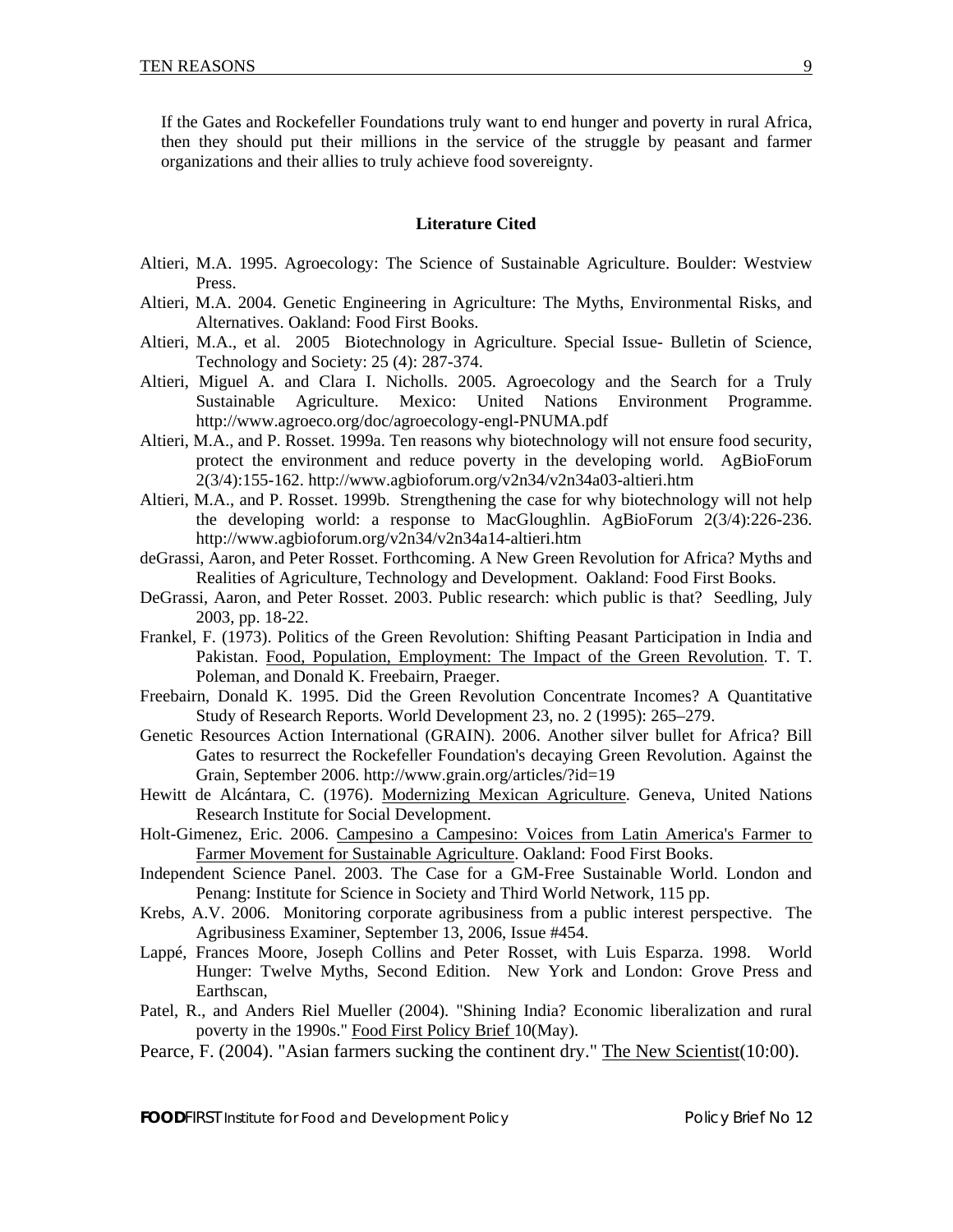- <span id="page-10-1"></span>Pretty, J 2004. Can sustainable agriculture feed Africa? New evidence on progress, processes and impacts. Environment, Development and Sustainability 1: 253-274.
- Rosset, Peter M. 2006a. Food is Different: Why We Must Get the WTO Out of Agriculture. London: Zed Books.
- Rosset, Peter. 2006b. Gateses' approach to African hunger is bound to fail. Seattle-Post Intelligencer, September 22, 2006.
- Rosset, Peter. 2003. Food Sovereignty: Global Rallying Cry of Farmer Movements. Food First Backgrounder vol. 9, no. 4. http://www.foodfirst.org/pubs/backgrdrs/2003/f03v9n4.pdf http://seattlepi.nwsource.com/opinion/286029\_gatesplan22.html
- Rockefeller Foundation (2006). Africa's Turn: A New Green Revolution for the 21st Century, The Rockefeller Foundation.
- Sengupta, S. (2006). Thirsty Giants: India Digs Deeper, But Wells are Drying Up. The New York Times. New York.
- Sharma, D. (2000). "The Green Revolution turns sour." The New Scientist (2246).
- Via Campesina et al. Undated. People's Food Sovereignty Statement. Available at [http://www.peoplesfoodsovereiegnty.org](http://www.peoplesfoodsovereiegnty.org/)
- The World Bank (2004). The CGIAR at 31: An Independent Meta-Evaluation of the Consultative Group on International Agricultural Research. Washington, D.C., The World Bank: 220.

 $\overline{a}$ 

<span id="page-10-0"></span><sup>&</sup>lt;sup>i</sup> See<http://www.gatesfoundation.org/GlobalDevelopment/Agriculture/default.htm> and <http://www.rockfound.org/Agriculture/Announcement/218> for the "official versions," and [http://www.nytimes.com/2006/09/13/us/13gates.html?ex=1315800000&en=af519c353b629e46&](http://www.nytimes.com/2006/09/13/us/13gates.html?ex=1315800000&en=af519c353b629e46&ei=5088&partner=rssnyt&emc=rss) [ei=5088&partner=rssnyt&emc=rss,](http://www.nytimes.com/2006/09/13/us/13gates.html?ex=1315800000&en=af519c353b629e46&ei=5088&partner=rssnyt&emc=rss)

[http://seattletimes.nwsource.com/html/localnews/2003256312\\_gates13.html](http://seattletimes.nwsource.com/html/localnews/2003256312_gates13.html) and <http://www.washingtonpost.com/wp-dyn/content/article/2006/09/12/AR2006091201384.html> for examples of the media coverage the announcement received.

<sup>&</sup>lt;sup>ii</sup> For example, Rosset, 2006b, GRAIN, 2006, and<br>http://seattletimes.nwsource.com/html/localnews/2003256312 gates13.html.

http://www.grain.org/articles/?id=19<br>iv Consultative Group on International Agricultural Research, http://www.cgiar.org

Where statements are not independently cited, they come from Lappé et al, 1998, and/or from deGrassi and Rosset, forthcoming.

<sup>&</sup>lt;sup>vi</sup> Green Revolution packages ended up indebting the smallholder majority, many of whom were eventually pushed into landlessness and poverty. According to the Indian government, between 1993 and 2003, over 100,000 bankrupt Indian farmers committed suicide. Since then India has averaged 16,000 farmer suicides a year—usually by drinking Green Revolution pesticides. In the Punjab, the Green Revolution "showcase", the government admits to over 2,000 farmer suicides (Devinder Sharma, "Farmer Suicides" Third World Resurgence, No. 191, July 2006 *and* Pankaj Mishra, "The Myth of the New India," *The New York Times*, 6 July, 2006).It's not that these farmers missed out on the Green Revolution. On the contrary, their destitution and desperation are the *result* of the Green Revolution.

<sup>&</sup>lt;sup>vii</sup> AGRA's claim that introducing chemical fertilizers to sub-Saharan Africa will improve the natural fertility of the region's soils is not only disturbing, it flies in the face of science, experience, and plain common sense. Soils in the tropics quickly lose their organic matter under Green Revolution fertilization regimes. Yields drop precipitously, requiring higher and higher chemical applications until fertilization costs outweigh yield benefits. By then the soil is biologically dead and must be painstakingly reclaimed by adding large amounts of organic matter in order to be productive.